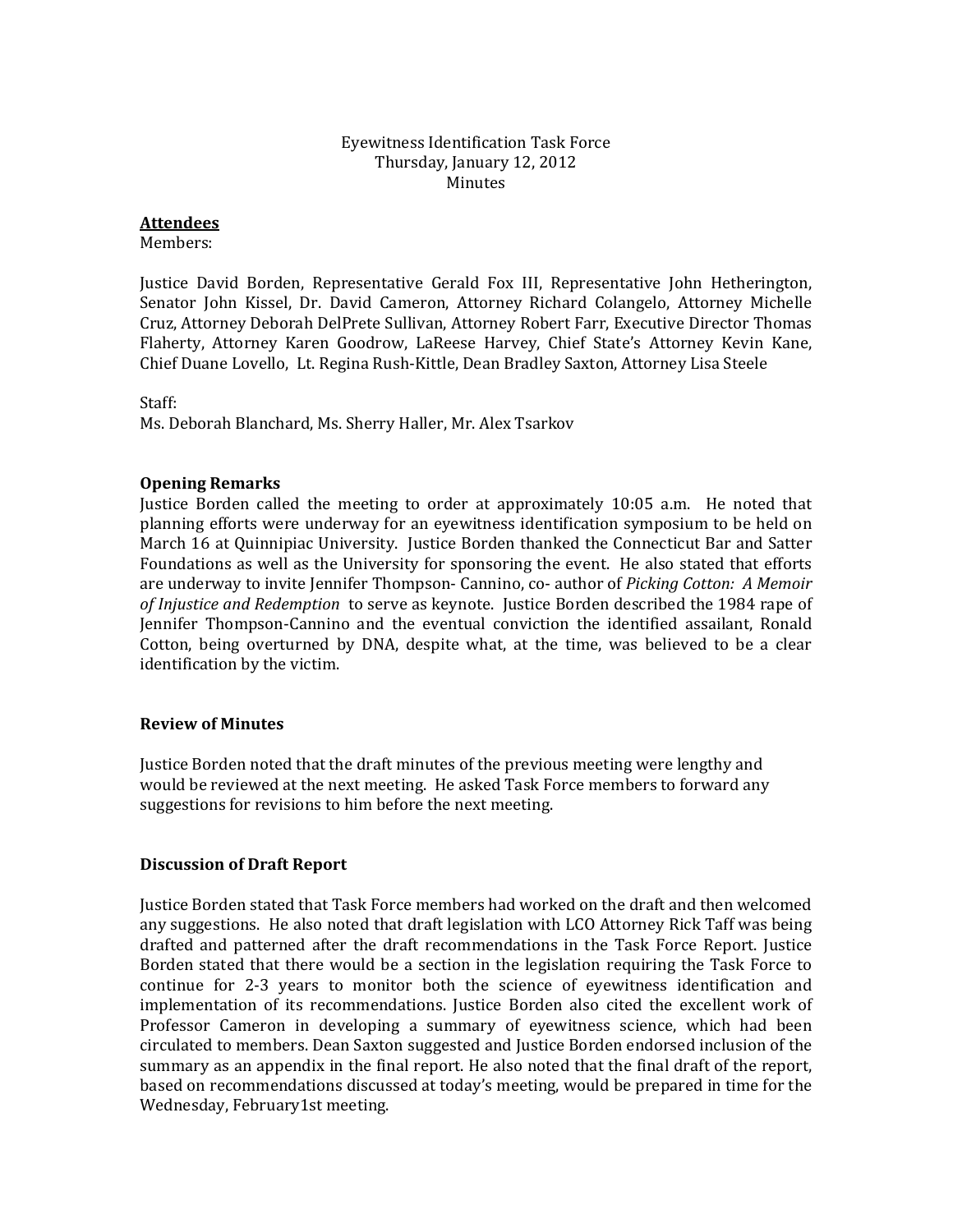Attorney Goodrow stated that she and Chief State's Attorney Kane had met and made some changes to the draft report; specifically, shortening Dr. Dysart's presentation and emphasizing that the science of eyewitness identification is continually evolving.

Attorney Farr asked if the draft of the proposed legislation was available for review and Justice Borden noted it would be available for the February meeting. Attorney Farr also stated his concerns about the techniques used in eyewitness identification for children and other populations, such as the elderly. He asked Professor Cameron about language used in other states on this issue. Professor Cameron noted that there was general language noting "special circumstances", for example, children under certain ages or elderly with stages of dementia. Attorney Farr noted that a statement was made in the meta-analysis that certain subgroups benefited from procedures other than sequential.

Justice Borden stated his hesitancy to begin carving out exceptions given one statement in the meta-analysis without vetting the question with the study's researchers. He also noted Chief Lovello's statement that the Chief could not remember a time in his career where this was an issue. Justice Borden stated this issue was a good example of one that both POST and the Task Force should continue to study. Dean Braxton questioned whether language could be added to the legislation that sequential would be used "absent exceptional circumstances".

Professor Cameron suggested that a recommendation be made in the Task Force report that POST develop practices dealing with these exceptions and also noted Chief Lovello's previous comments regarding children being treated very differently than adults in this matter. Assistant State's Attorney Colangelo concurred and suggested POST focus on this question in the training curriculum that POST will develop. Representative Hetherington noted the problem with putting exceptions into legislation. Attorney DelPrete-Sullivan stated that there was not enough information available to weigh in on the issue and that it should continue to be explored. Attorney Goodrow also stated that she and Chief State's Attorney Kane had developed language on the importance of police record‐keeping which would describe why certain protocols weren't being used in particular cases. Senator Kissel stated the importance of POST's role in recommending protocols, but that recommendations should not abdicate the Task Force's responsibilities. He stated his sensitivity to Attorney Farr's concerns and that it should be an area requiring Task Force investigation over the next two years.

Representative Fox asked if there were different procedures presently used for children and other subgroups. Chief Lovello noted that it depended on the group and that children always have a different procedure which utilizes counselors and child guidance experts. Chief Flaherty underscored POST's commitment to engage in activities requested by both the legislature and Task Force. State Victim's Advocate Cruz agreed that there was not yet enough information to make a decision. Assistant State's Attorney Colangelo noted that line ups for children are not used. Lt. Rush-Kittle agreed that POST training was important and tressed the need for training to be available to State Police. s